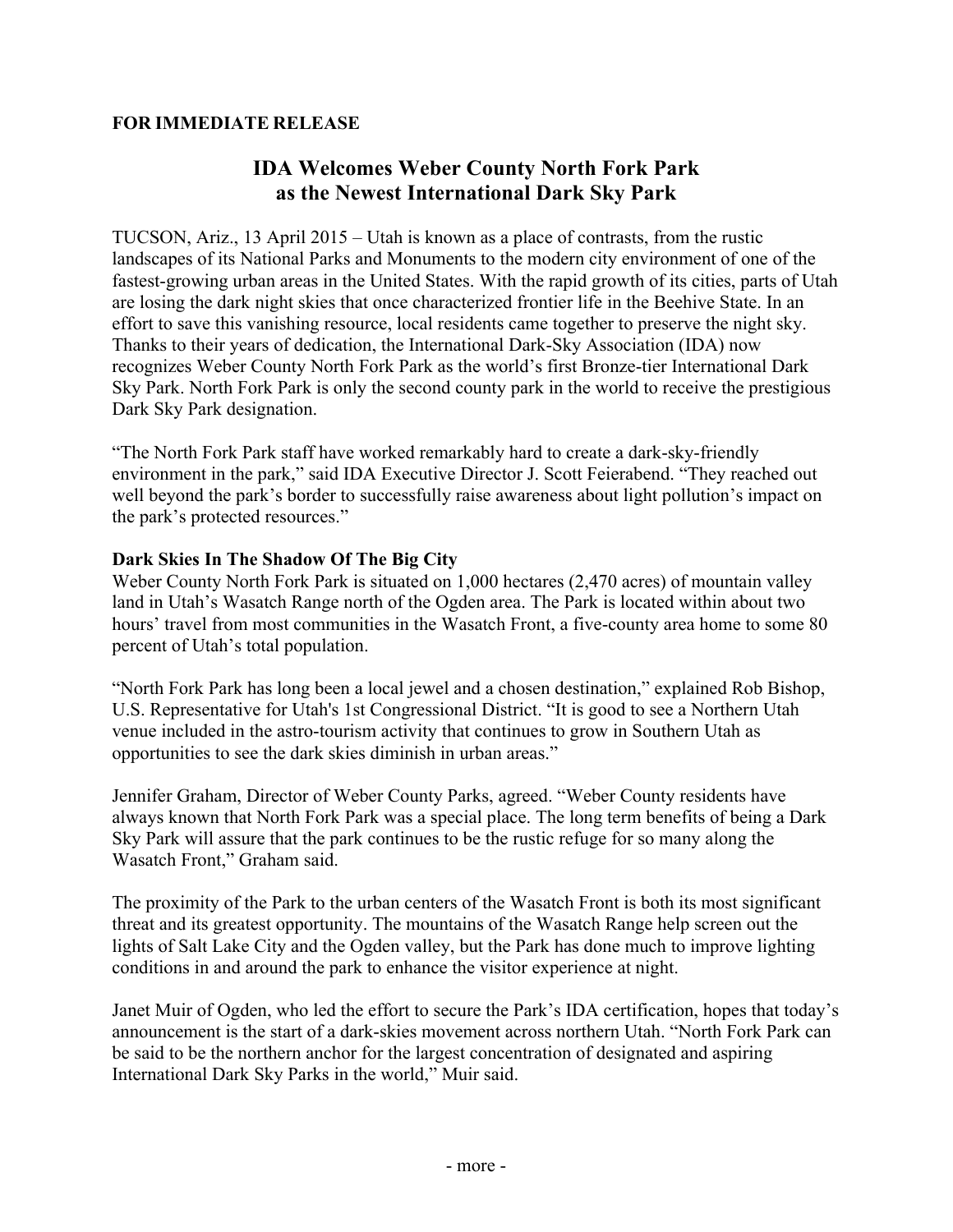## **A Concerted Community Achievement**

International Dark Sky Park status for North Fork Park is the result of many groups working together including Weber County Parks, the Ogden Valley Chapter of IDA, Weber State University and the Ogden Astronomical Society. Collaborators identified four themes as the main features of the Park: its location near a major urban center, an intense focus on wildlife, extensive outreach programs, and innovative public art that incorporates dark skies themes.

The IDA designation is the culmination of a lengthy process that has seen a series of previous successes, including the enactment of Utah's first county-level dark sky ordinance in 2007. In the spring of 2013, the IDA Chapter undertook a series of meetings with local businesses seeking voluntary compliance with both the lighting and signage ordinances, resulting in growing awareness and a significant number of improvements and lighting retrofits.

The IDA Ogden Valley Chapter worked with Weber State University to create an annual student project that measures night sky brightness in the Park. Experiencing North Fork Park at night left lasting impressions on the WSU participants, including undergraduate Vincent Hanson. "I'm from Massachusetts where we don't have many opportunities to view dark skies like we do here in Utah," Hanson said. I'm really glad that people are taking steps to preserve areas like North Fork Park so that future generations will be able to enjoy the night sky."

A number of education and celebratory events are planned leading up to a formal celebration at Weber State University on October 21.



**Image**

http://bit.ly/1ya3YKE

Caption: Lights from cities along the Wasatch Front and the Milky Way arching overhead as seen from the summit of 2,960-meter (9,712-foot) Ben Lomond Mountain above North Fork Park, Utah.

Credit: Casey Grimley / caseygrimley.smugmug.com